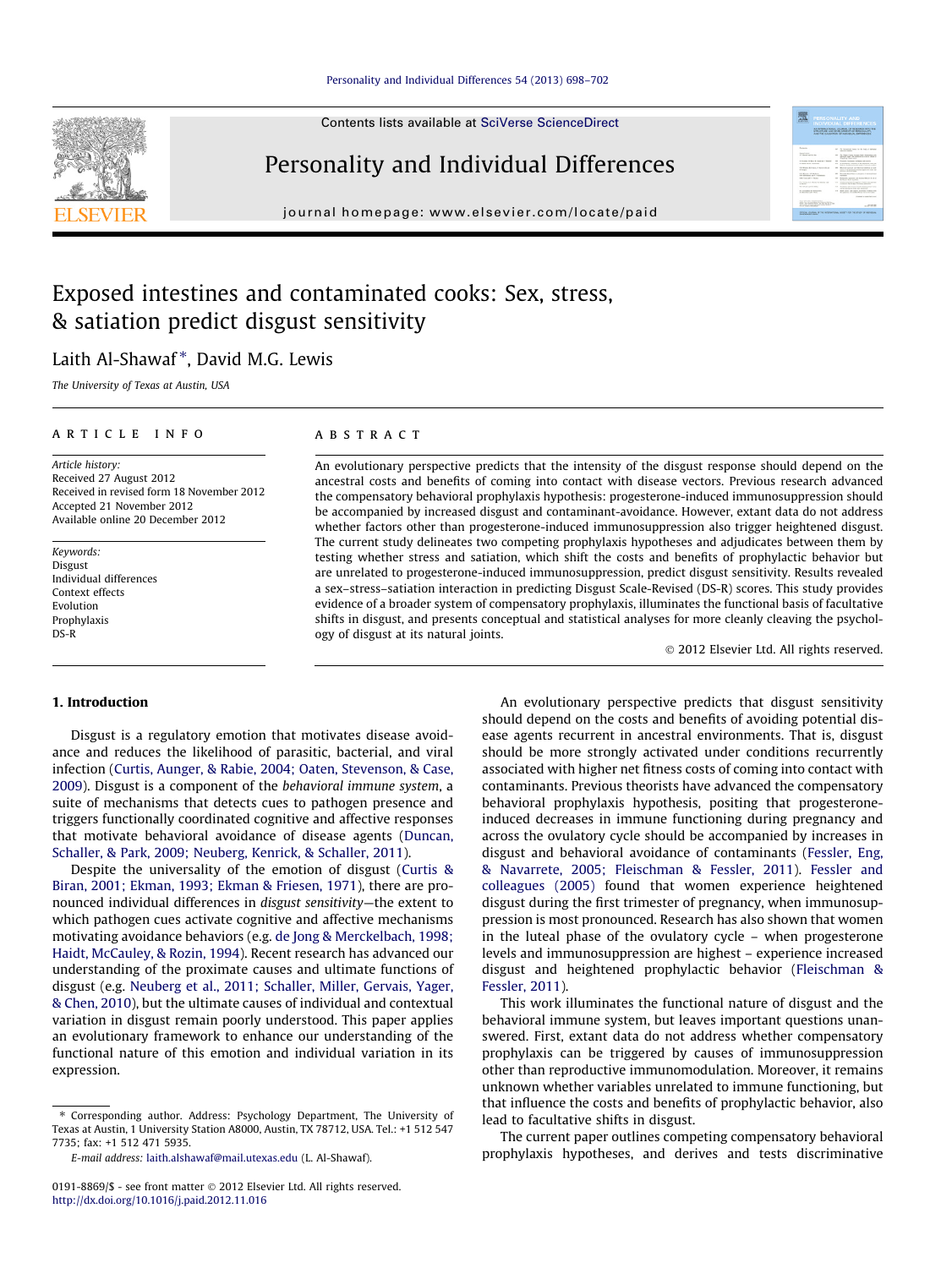predictions from these two hypotheses. Hypothesis 1 – the narrow behavioral prophylaxis hypothesis – proposes that compensatory behavioral prophylaxis is limited to reproductive immunomodulation, or immunosuppression triggered by heightened progesterone. By contrast, hypothesis 2 – the broad behavioral prophylaxis hypothesis – proposes a broader system of prophylaxis that is activated by a wider range of cues to increased costs of pathogen-exposure. This range of cues may encompass immunosuppression caused by reproductive immunomodulation, immunosuppression unrelated to reproduction, and contexts unrelated to immune functioning that would have shifted the costs and benefits of prophylactic behaviors in ancestral environments.

We advance the broad behavioral prophylaxis hypothesis because natural selection should have favored prophylactic mechanisms whose activation was sensitive to any conditions recurrently associated with incurring costs or reaping benefits from disease avoidance behaviors. This paper examines two variables that would be expected to influence compensatory prophylaxis mechanisms under the broad (but not the narrow) prophylaxis hypothesis: stress and satiation.

#### 1.1. Stress

Elevated stress, which suppresses immune functioning, should be directly associated with heightened disgust sensitivity. Stress increases disease susceptibility in a variety of species, including humans [\(Cohen & Williamson, 1991; Glaser & Kiecolt-Glaser,](#page--1-0) [2005; Herbert & Cohen, 1993](#page--1-0)). This is true for a range of stressors, from financial stress to relationship difficulties ([Arnetz et al., 1987;](#page--1-0) [Kiecolt-Glaser & Glaser, 1992\)](#page--1-0), and for a range of diseases (e.g. colds, herpes, and mononucleosis; [VanderPlate, Aral, & Magder,](#page--1-0) [1988\)](#page--1-0). Stress-mediated immunosuppression would have shifted the costs of disease-avoidance behavior during hominid evolution: failure to avoid contaminants would have been more costly for stressed individuals. The broad (but not the narrow) hypothesis thus yields the prediction that an individual's stress levels should be positively associated with disgust sensitivity.

#### 1.2. Satiation

Satiation should also predict disgust sensitivity under the broad prophylaxis hypothesis. The costs of consuming potentially contaminated food would have been equivalent for hungry and sated individuals. Hungry individuals, however, would have reaped greater benefit from eating potentially contaminated, but also potentially nutritious, sustenance-providing foods. The broad (but not the narrow) hypothesis thus predicts that hungry individuals should exhibit lower disgust sensitivity than sated individuals.

#### $1.3.$  Sex

Research has revealed a robust sex difference in disgust sensitivity: women have higher mean levels of disgust sensitivity than men (e.g. [Curtis et al., 2004; Haidt et al., 1994\)](#page--1-0). This finding is consistent with both hypotheses, and thus cannot offer discriminative support in favor of either one. For example, the classical sex difference in disgust could be due to heightened compensatory prophylaxis triggered by progesterone-induced immunosuppression, as women on average have higher levels of progesterone than men ([NIH Clinical Center, 2012\)](#page--1-0). An alternative explanation for this sex difference is that natural selection favored higher disgust sensitivity among women because they spent more time in close contact with their offspring in ancestral conditions than did men ([Sear](#page--1-0) [& Mace, 2008](#page--1-0)). This would have meant that, on average, women would have faced a higher risk of transmitting pathogens to their offspring or fetuses. Pathogen exposure would thus have had

greater fitness repercussions for women than for men. These two possibilities, the first derived from the narrow compensatory prophylaxis hypothesis and the second derived from the broad hypothesis, are not mutually exclusive. Because the finding of women's higher disgust sensitivity does not discriminate between these potential explanations, the effect of sex on disgust sensitivity cannot adjudicate between the competing hypotheses presented in this paper. Nonetheless, in keeping with previous research, we predicted that women would exhibit higher disgust sensitivity.

#### 2. Method

#### 2.1. Participants

We recruited four hundred twenty-eight women and 155 men, (ages 18–70,  $M = 24.9$ ,  $SD = 7.8$ ) from the community at-large and introductory psychology courses at a public university in the southwestern United States. Participants provided informed consent, and those enrolled in introductory psychology received partial course credit.

#### 2.2. Questionnaire and procedure

As part of a larger study, participants completed a questionnaire consisting of items for which we had a priori predictions (e.g. stress, satiation) and the Disgust Scale-Revised (DS-R; [Haidt](#page--1-0) [et al., 1994](#page--1-0), modified by [Olatunji et al., 2007\)](#page--1-0). Because lengthier scales may have induced fatigue effects, we used single items to assess stress and satiation. Recent research has demonstrated that single-item measures have similar reliabilities as, strong convergent correlations with, and explain nearly as much variance as longer scales ([Yarkoni, 2010](#page--1-0)). Together with these concerns about fatigue effects, the specific, immunomodulation-based nature of our hypotheses led us to focus our investigation on pathogen-disgust, and rendered disgust related to anti-incestuous sentiment and morality beyond the scope of the current study ([Tybur, Lieber](#page--1-0)[man, & Griskevicius, 2009](#page--1-0)).

The stress and satiation questions asked, ''How stressed do you feel right now?'' and ''How full (satiated) do you feel right now?'' Participants responded to these items on 7-point Likert-type scales ranging from 1 (not full at all, very hungry) to 7 (completely full) and 1 (not stressed at all) to 7 (extremely stressed). The DS-R is a 25-item measure of disgust. Each question is measured on a 5 point scale, and after reverse scoring three items, all items are summed to compute a composite disgust score [\(Olatunji et al.,](#page--1-0) [2007](#page--1-0)).

Participants completed the questionnaire on the Qualtrics server. Upon completion, participants were debriefed and thanked for their participation.

#### 3. Results

#### 3.1. Disgust components

The original Disgust Scale (DS) proposed eight different domains of disgust but exhibited an unstable factor structure and unsatisfactory reliability [\(Haidt et al., 1994; Olatunji et al., 2007\)](#page--1-0). Subsequent analyses have produced several revisions [\(Olatunji](#page--1-0) [et al., 2007](#page--1-0)). The three-factor DS-R is currently the most widely used, but the DS-R's factor structure remains questionable.

The DS-R divides disgust into three factors: core, contaminationbased, and animal-reminder. Core disgust is described as ''disgust based on a sense of offensiveness and the threat of disease.'' Contamination disgust is defined as ''disgust reactions based on the perceived threat of transmission of contagion.'' The third factor,